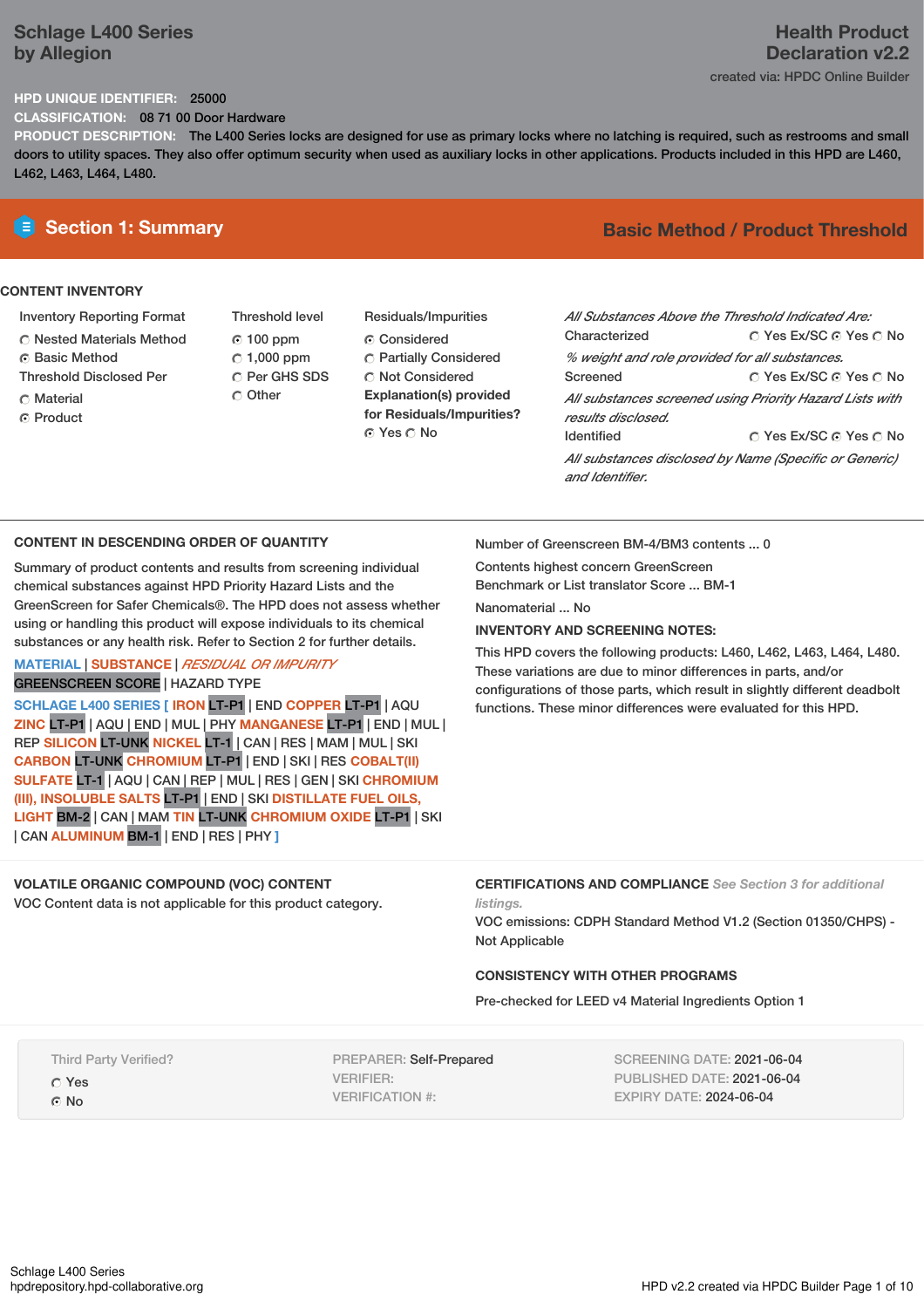This section lists contents in a product based on specific threshold(s) and reports detailed health information including hazards. This HPD uses the *inventory method indicated above, which is one of three possible methods:*

- *Basic Inventory method with Product-level threshold.*
- *Nested Material Inventory method with Product-level threshold*
- *Nested Material Inventory method with individual Material-level thresholds*

Definitions and requirements for the three inventory methods and requirements for each data field can be found in the HPD Open Standard version *2.2, available on the HPDC website at: [www.hpd-collaborative.org/hpd-2-2-standard](https://www.hpd-collaborative.org/hpd-2-2-standard)*

| <b>SCHLAGE L400 SERIES</b>                                    |                                                                                                                                                                                                                                                                                      |                |                                      |                                            |                                                        |
|---------------------------------------------------------------|--------------------------------------------------------------------------------------------------------------------------------------------------------------------------------------------------------------------------------------------------------------------------------------|----------------|--------------------------------------|--------------------------------------------|--------------------------------------------------------|
| PRODUCT THRESHOLD: 100 ppm                                    | <b>RESIDUALS AND IMPURITIES CONSIDERED: Yes</b>                                                                                                                                                                                                                                      |                |                                      |                                            |                                                        |
| fall above the stated threshold are included in this section. | RESIDUALS AND IMPURITIES NOTES: Residuals and impurities were collected for all raw materials included in this product. Allchemicals that                                                                                                                                            |                |                                      |                                            |                                                        |
| <b>OTHER PRODUCT NOTES:</b>                                   |                                                                                                                                                                                                                                                                                      |                |                                      |                                            |                                                        |
| <b>IRON</b>                                                   |                                                                                                                                                                                                                                                                                      |                |                                      |                                            | ID: 7439-89-6                                          |
|                                                               | HAZARD SCREENING METHOD: Pharos Chemical and Materials Library                                                                                                                                                                                                                       |                |                                      | HAZARD SCREENING DATE: 2021-06-04 18:02:10 |                                                        |
| $\%$ : 94.0000 - 95.0000                                      | GS: LT-P1                                                                                                                                                                                                                                                                            | <b>RC: UNK</b> | NANO: No                             |                                            | <b>SUBSTANCE ROLE: Alloy element</b>                   |
| <b>HAZARD TYPE</b>                                            | <b>AGENCY AND LIST TITLES</b>                                                                                                                                                                                                                                                        |                | <b>WARNINGS</b>                      |                                            |                                                        |
| <b>END</b>                                                    | <b>TEDX - Potential Endocrine Disruptors</b>                                                                                                                                                                                                                                         |                | <b>Potential Endocrine Disruptor</b> |                                            |                                                        |
| customer.<br><b>COPPER</b>                                    | SUBSTANCE NOTES: This substance is part of the steel alloy matrix. Range due to possible variations in alloy. Due to the commodity<br>nature of steel, the status of recycled content is unknown. Range due to possible variations in alloy and different functions available to the |                |                                      |                                            | ID: 7440-50-8                                          |
|                                                               | HAZARD SCREENING METHOD: Pharos Chemical and Materials Library HAZARD SCREENING DATE: 2021-06-04 18:02:11                                                                                                                                                                            |                |                                      |                                            |                                                        |
| $\%$ : 3.5000 - 4.0000                                        | <b>GS: LT-P1</b>                                                                                                                                                                                                                                                                     | <b>RC: UNK</b> | NANO: No                             |                                            | <b>SUBSTANCE ROLE: Alloy element</b>                   |
| <b>HAZARD TYPE</b>                                            | <b>AGENCY AND LIST TITLES</b>                                                                                                                                                                                                                                                        |                | <b>WARNINGS</b>                      |                                            |                                                        |
| <b>AQU</b>                                                    | EU - GHS (H-Statements)                                                                                                                                                                                                                                                              |                |                                      |                                            | H411 - Toxic to aquatic life with long lasting effects |
| customer.<br><b>ZINC</b>                                      | SUBSTANCE NOTES: This substance is part of the steel alloy matrix. Range due to possible variations in alloy. Due to the commodity<br>nature of steel, the status of recycled content is unknown. Range due to possible variations in alloy and different functions available to     |                |                                      |                                            | ID: 7440-66-6                                          |
|                                                               | HAZARD SCREENING METHOD: Pharos Chemical and Materials Library HAZARD SCREENING DATE: 2021-06-04 18:02:11                                                                                                                                                                            |                |                                      |                                            |                                                        |
| %: $1.5000 - 1.7500$                                          | GS: LT-P1                                                                                                                                                                                                                                                                            | <b>RC: UNK</b> | NANO: No                             |                                            | <b>SUBSTANCE ROLE: Alloy element</b>                   |
|                                                               |                                                                                                                                                                                                                                                                                      |                |                                      |                                            |                                                        |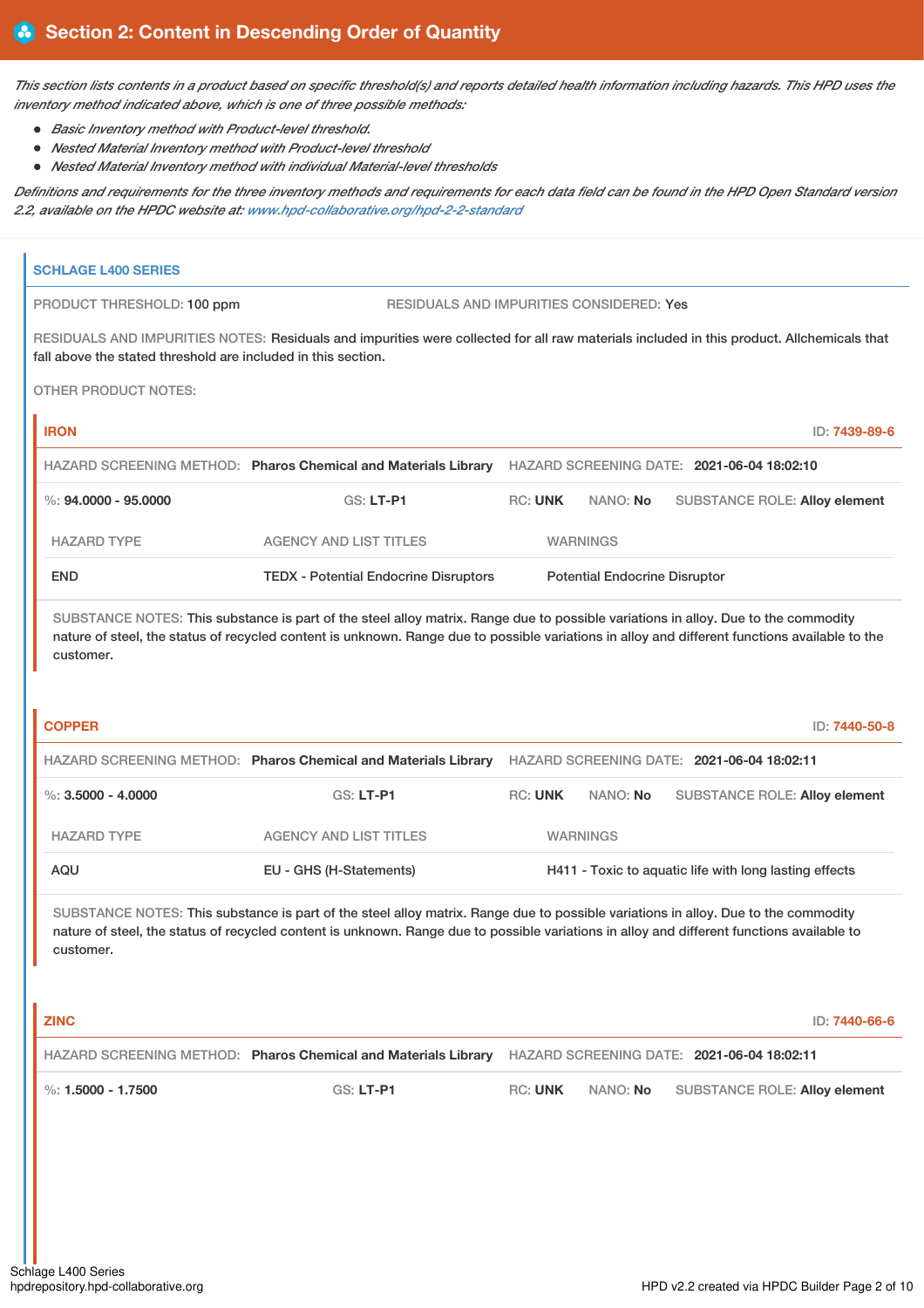| AQU<br>EU - GHS (H-Statements)<br>H400 - Very toxic to aquatic life<br>AQU<br>EU - GHS (H-Statements)<br>H410 - Very toxic to aquatic life with long lasting effects<br><b>END</b><br><b>TEDX</b> - Potential Endocrine Disruptors<br><b>Potential Endocrine Disruptor</b><br><b>MUL</b><br>German FEA - Substances Hazardous to<br>Class 2 - Hazard to Waters<br>Waters<br><b>PHY</b><br>EU - GHS (H-Statements)<br>H250 - Catches fire spontaneously if exposed to air<br><b>PHY</b><br>EU - GHS (H-Statements)<br>H260 - In contact with water releases flammable gases<br>which may ignite spontaneously | <b>HAZARD TYPE</b> | <b>AGENCY AND LIST TITLES</b> | <b>WARNINGS</b> |
|--------------------------------------------------------------------------------------------------------------------------------------------------------------------------------------------------------------------------------------------------------------------------------------------------------------------------------------------------------------------------------------------------------------------------------------------------------------------------------------------------------------------------------------------------------------------------------------------------------------|--------------------|-------------------------------|-----------------|
|                                                                                                                                                                                                                                                                                                                                                                                                                                                                                                                                                                                                              |                    |                               |                 |
|                                                                                                                                                                                                                                                                                                                                                                                                                                                                                                                                                                                                              |                    |                               |                 |
|                                                                                                                                                                                                                                                                                                                                                                                                                                                                                                                                                                                                              |                    |                               |                 |
|                                                                                                                                                                                                                                                                                                                                                                                                                                                                                                                                                                                                              |                    |                               |                 |
|                                                                                                                                                                                                                                                                                                                                                                                                                                                                                                                                                                                                              |                    |                               |                 |
|                                                                                                                                                                                                                                                                                                                                                                                                                                                                                                                                                                                                              |                    |                               |                 |

SUBSTANCE NOTES: This substance is part of the steel alloy matrix. Range due to possible variations in alloy. Due to the commodity nature of steel, the status of recycled content is unknown. Range due to possible variations in alloy and different functions available to customer. This substance is also an ingredient in the surface finish.

| <b>MANGANESE</b>     |                                                                |                |                                      |                                            | ID: 7439-96-5 |
|----------------------|----------------------------------------------------------------|----------------|--------------------------------------|--------------------------------------------|---------------|
|                      | HAZARD SCREENING METHOD: Pharos Chemical and Materials Library |                |                                      | HAZARD SCREENING DATE: 2021-06-04 18:02:12 |               |
| %: $0.2500 - 0.5000$ | <b>GS: LT-P1</b>                                               | <b>RC: UNK</b> | NANO: No                             | <b>SUBSTANCE ROLE: Alloy element</b>       |               |
| <b>HAZARD TYPE</b>   | <b>AGENCY AND LIST TITLES</b>                                  |                | <b>WARNINGS</b>                      |                                            |               |
| <b>END</b>           | <b>TEDX</b> - Potential Endocrine Disruptors                   |                | <b>Potential Endocrine Disruptor</b> |                                            |               |
| <b>MUL</b>           | German FEA - Substances Hazardous to<br>Waters                 |                | Class 2 - Hazard to Waters           |                                            |               |
| <b>REP</b>           | GHS - Japan                                                    |                |                                      | Toxic to reproduction - Category 1B [H360] |               |

| <b>SILICON</b>       |                                                                        |                 |                 | ID: 7440-21-3                                  |
|----------------------|------------------------------------------------------------------------|-----------------|-----------------|------------------------------------------------|
|                      | HAZARD SCREENING METHOD: Pharos Chemical and Materials Library         |                 |                 | HAZARD SCREENING DATE: 2021-06-04 18:02:12     |
| %: $0.0200 - 0.0300$ | <b>GS: LT-UNK</b>                                                      | <b>RC: None</b> | NANO: No        | <b>SUBSTANCE ROLE: Coating</b>                 |
| <b>HAZARD TYPE</b>   | <b>AGENCY AND LIST TITLES</b>                                          |                 | <b>WARNINGS</b> |                                                |
| None found           |                                                                        |                 |                 | No warnings found on HPD Priority Hazard Lists |
|                      | SUBSTANCE NOTES: Range due to possible variations in application rate. |                 |                 |                                                |
|                      |                                                                        |                 |                 |                                                |
| <b>NICKEL</b>        |                                                                        |                 |                 | ID: 7440-02-0                                  |
|                      | HAZARD SCREENING METHOD: Pharos Chemical and Materials Library         |                 |                 | HAZARD SCREENING DATE: 2021-06-04 18:02:13     |
| %: $0.0200 - 0.0500$ | $GS: LT-1$                                                             | <b>RC: UNK</b>  | NANO: No        | <b>SUBSTANCE ROLE: Alloy element</b>           |
|                      |                                                                        |                 |                 |                                                |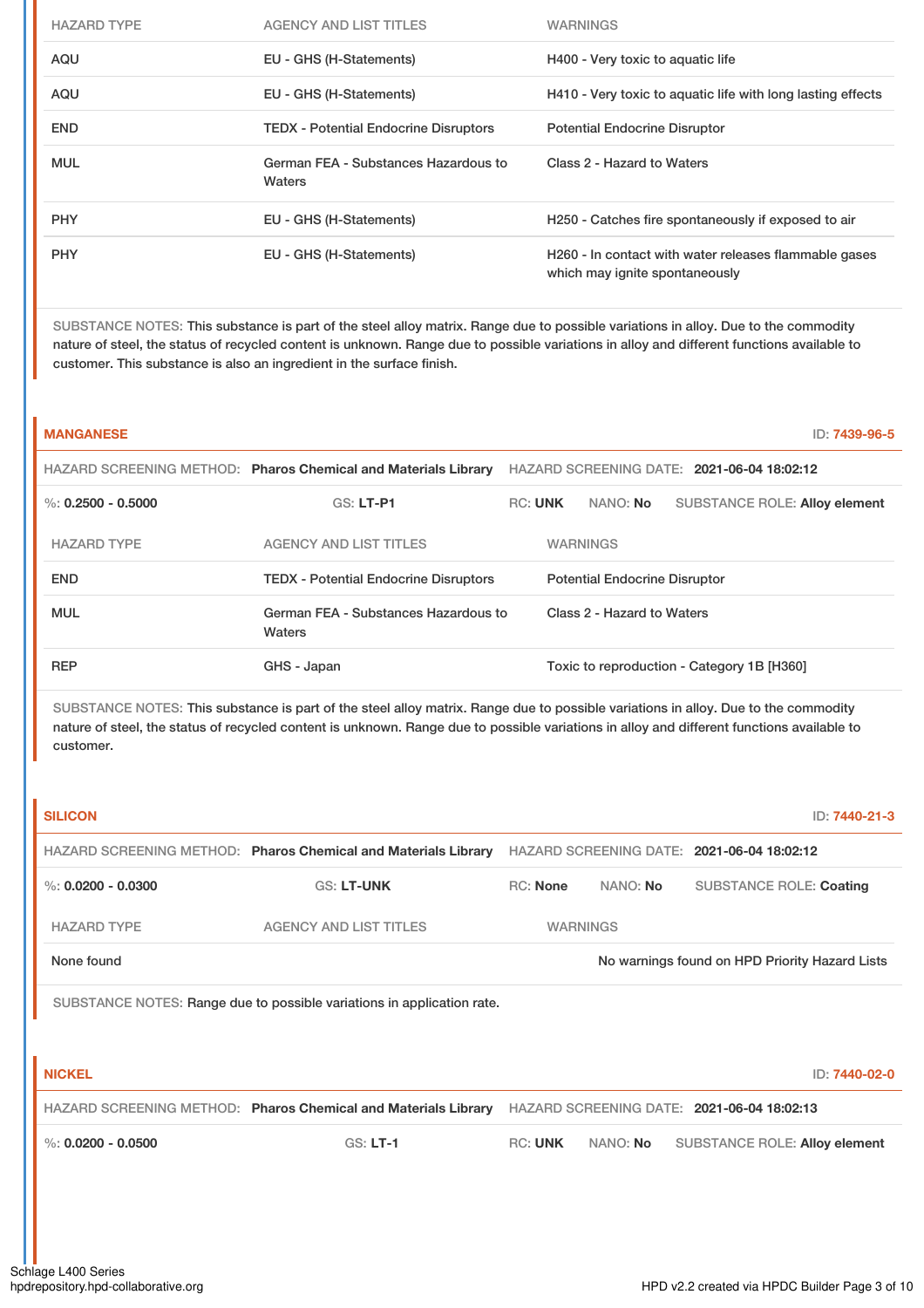| <b>HAZARD TYPE</b> | <b>AGENCY AND LIST TITLES</b>                  | <b>WARNINGS</b>                                                          |
|--------------------|------------------------------------------------|--------------------------------------------------------------------------|
| CAN                | EU - GHS (H-Statements)                        | H351 - Suspected of causing cancer                                       |
| <b>CAN</b>         | <b>US CDC - Occupational Carcinogens</b>       | Occupational Carcinogen                                                  |
| CAN                | <b>MAK</b>                                     | Carcinogen Group 1 - Substances that cause cancer in<br>man              |
| <b>CAN</b>         | <b>IARC</b>                                    | Group 1 - Agent is Carcinogenic to humans                                |
| <b>CAN</b>         | CA EPA - Prop 65                               | Carcinogen                                                               |
| <b>CAN</b>         | US NIH - Report on Carcinogens                 | Known to be a human Carcinogen                                           |
| <b>CAN</b>         | <b>IARC</b>                                    | Group 2b - Possibly carcinogenic to humans                               |
| <b>RES</b>         | <b>AOEC - Asthmagens</b>                       | Asthmagen (Rs) - sensitizer-induced                                      |
| <b>CAN</b>         | US NIH - Report on Carcinogens                 | Reasonably Anticipated to be Human Carcinogen                            |
| <b>MAM</b>         | EU - GHS (H-Statements)                        | H372 - Causes damage to organs through prolonged or<br>repeated exposure |
| <b>RES</b>         | <b>MAK</b>                                     | Sensitizing Substance Sah - Danger of airway & skin<br>sensitization     |
| <b>MUL</b>         | German FEA - Substances Hazardous to<br>Waters | Class 2 - Hazard to Waters                                               |
| <b>SKI</b>         | EU - GHS (H-Statements)                        | H317 - May cause an allergic skin reaction                               |

SUBSTANCE NOTES: This substance is part of the steel alloy matrix. Range due to possible variations in alloy. Due to the commodity nature of steel, the status of recycled content is unknown. Range due to possible variations in alloy and different functions available to customer.

| <b>CARBON</b>          |                                                                |                |                 |                                                | ID: 7440-44-0 |
|------------------------|----------------------------------------------------------------|----------------|-----------------|------------------------------------------------|---------------|
|                        | HAZARD SCREENING METHOD: Pharos Chemical and Materials Library |                |                 | HAZARD SCREENING DATE: 2021-06-04 18:02:13     |               |
| $\%$ : 0.0000 - 0.1500 | <b>GS: LT-UNK</b>                                              | <b>RC: UNK</b> | NANO: <b>No</b> | <b>SUBSTANCE ROLE: Alloy element</b>           |               |
| <b>HAZARD TYPE</b>     | AGENCY AND LIST TITLES                                         |                | <b>WARNINGS</b> |                                                |               |
| None found             |                                                                |                |                 | No warnings found on HPD Priority Hazard Lists |               |

| <b>CHROMIUM</b>        |                                                                                                           |                | ID: 7440-47-3                          |
|------------------------|-----------------------------------------------------------------------------------------------------------|----------------|----------------------------------------|
|                        | HAZARD SCREENING METHOD: Pharos Chemical and Materials Library HAZARD SCREENING DATE: 2021-06-04 18:02:13 |                |                                        |
| $\%$ : 0.0000 - 0.0500 | GS: LT-P1                                                                                                 | <b>RC: UNK</b> | NANO: No SUBSTANCE ROLE: Alloy element |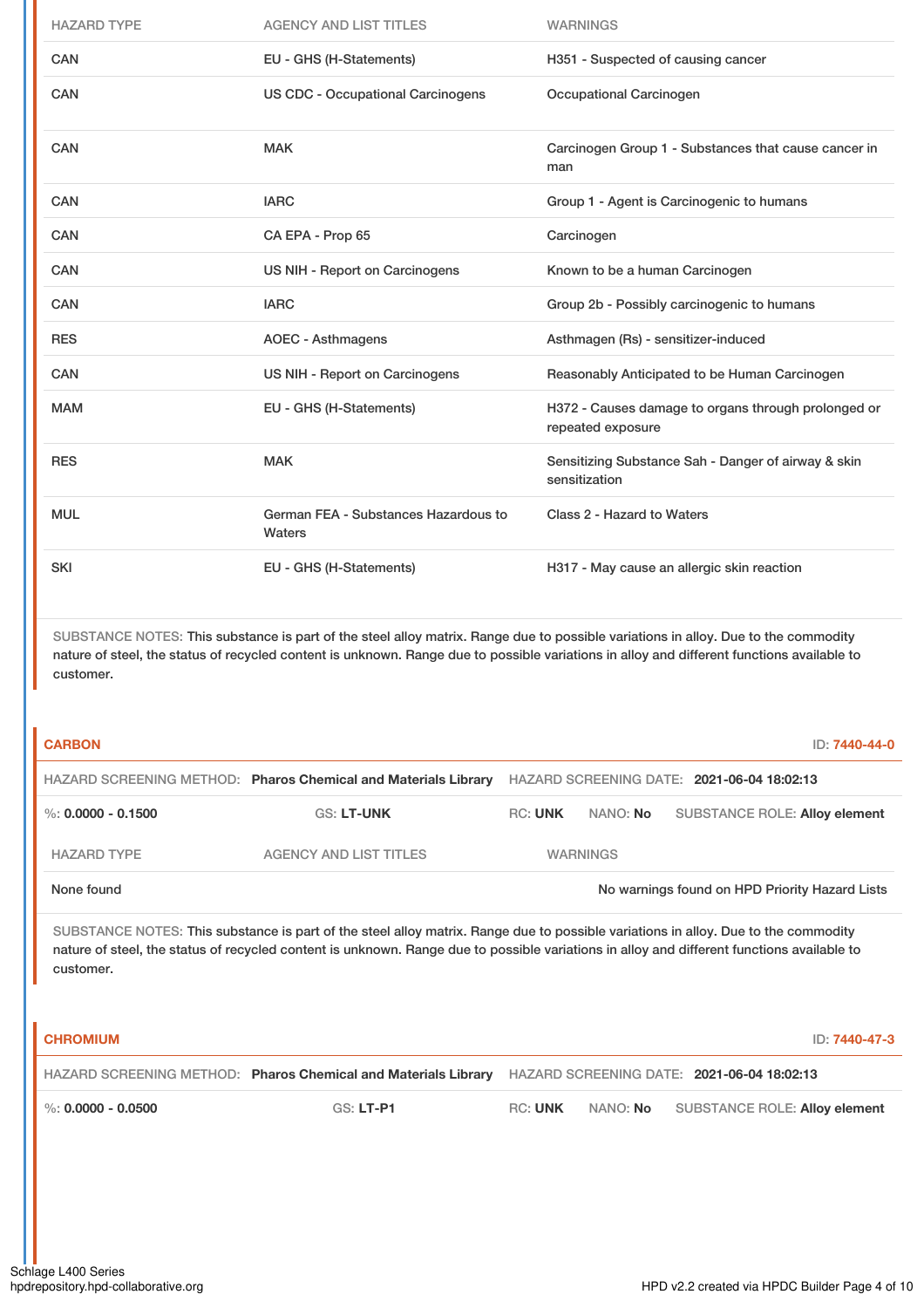| <b>HAZARD TYPE</b> | AGENCY AND LIST TITLES                       | <b>WARNINGS</b>                                         |
|--------------------|----------------------------------------------|---------------------------------------------------------|
| <b>END</b>         | <b>TEDX</b> - Potential Endocrine Disruptors | <b>Potential Endocrine Disruptor</b>                    |
| <b>SKI</b>         | <b>MAK</b>                                   | Sensitizing Substance Sh - Danger of skin sensitization |
| <b>RES</b>         | AOEC - Asthmagens                            | Asthmagen (Rs) - sensitizer-induced                     |

| <b>COBALT(II) SULFATE</b> |                                                                                                           |                 |          | ID: 10124-43-3          |
|---------------------------|-----------------------------------------------------------------------------------------------------------|-----------------|----------|-------------------------|
|                           | HAZARD SCREENING METHOD: Pharos Chemical and Materials Library HAZARD SCREENING DATE: 2021-06-04 18:02:14 |                 |          |                         |
| $\%$ : 0.0000 - 0.1500    | $GS: LT-1$                                                                                                | <b>RC:</b> None | NANO: No | SUBSTANCE ROLE: Coating |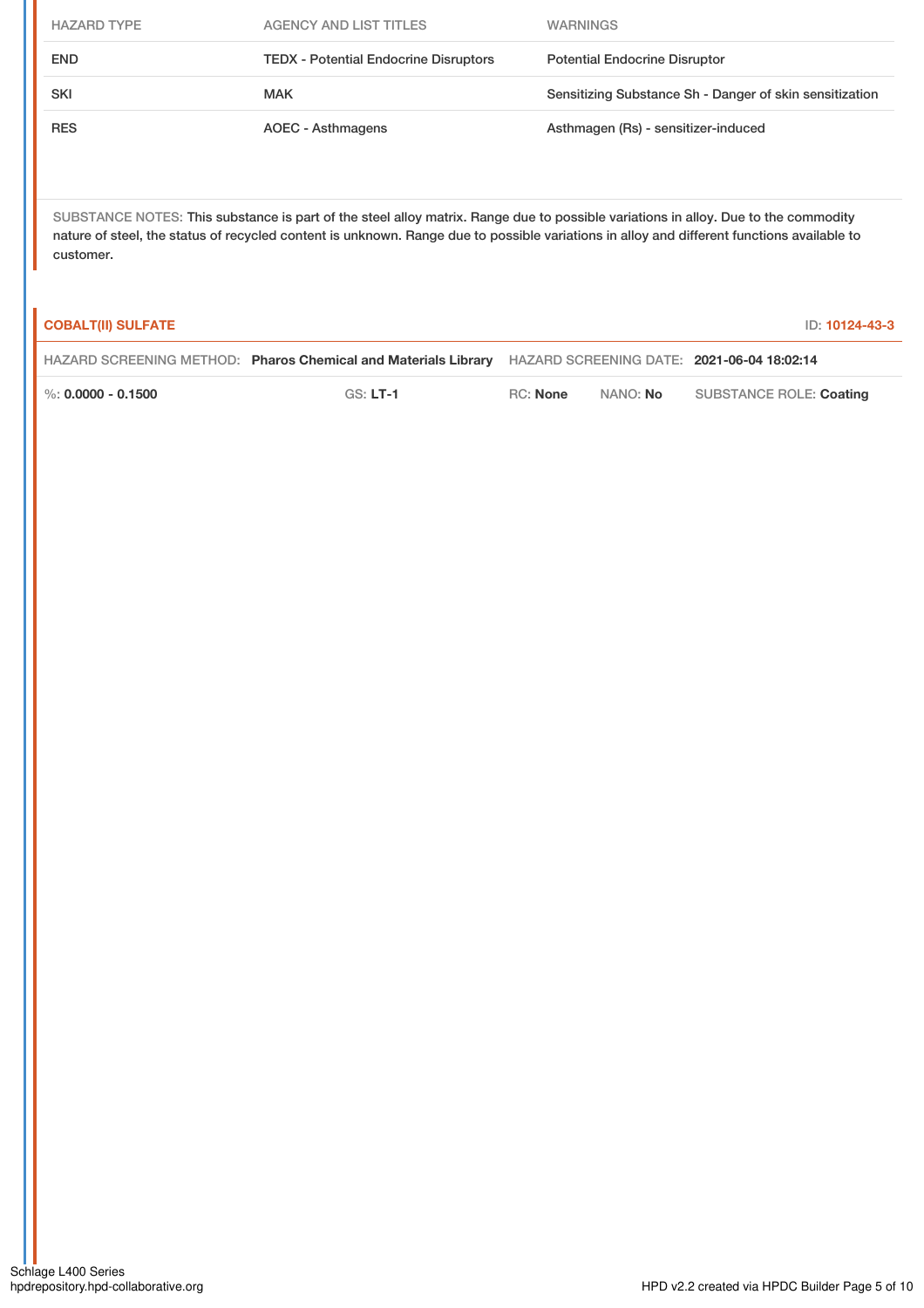| <b>HAZARD TYPE</b> | <b>AGENCY AND LIST TITLES</b>                  | <b>WARNINGS</b>                                                                                                                                    |
|--------------------|------------------------------------------------|----------------------------------------------------------------------------------------------------------------------------------------------------|
| AQU                | EU - GHS (H-Statements)                        | H400 - Very toxic to aquatic life                                                                                                                  |
| AQU                | EU - GHS (H-Statements)                        | H410 - Very toxic to aquatic life with long lasting effects                                                                                        |
| <b>CAN</b>         | <b>EU - REACH Annex XVII CMRs</b>              | Carcinogen Category 2 - Substances which should be<br>regarded as if they are Carcinogenic to man                                                  |
| <b>CAN</b>         | <b>EU - Annex VI CMRs</b>                      | Carcinogen Category 1B - Presumed Carcinogen based<br>on animal evidence                                                                           |
| <b>REP</b>         | <b>EU - SVHC Authorisation List</b>            | Toxic to reproduction - Candidate list                                                                                                             |
| <b>REP</b>         | <b>EU - Annex VI CMRs</b>                      | Reproductive Toxicity - Category 1B                                                                                                                |
| <b>MUL</b>         | ChemSec - SIN List                             | CMR - Carcinogen, Mutagen &/or Reproductive<br>Toxicant                                                                                            |
| <b>MUL</b>         | German FEA - Substances Hazardous to<br>Waters | Class 3 - Severe Hazard to Waters                                                                                                                  |
| <b>RES</b>         | <b>AOEC - Asthmagens</b>                       | Asthmagen (G) - generally accepted                                                                                                                 |
| CAN                | CA EPA - Prop 65                               | Carcinogen                                                                                                                                         |
| <b>GEN</b>         | EU - GHS (H-Statements)                        | H341 - Suspected of causing genetic defects                                                                                                        |
| <b>CAN</b>         | <b>MAK</b>                                     | Carcinogen Group 2 - Considered to be carcinogenic for<br>man                                                                                      |
| <b>CAN</b>         | US NIH - Report on Carcinogens                 | Reasonably Anticipated to be Human Carcinogen                                                                                                      |
| <b>RES</b>         | <b>MAK</b>                                     | Sensitizing Substance Sah - Danger of airway & skin<br>sensitization                                                                               |
| <b>RES</b>         | EU - GHS (H-Statements)                        | H334 - May cause allergy or asthma symptoms or<br>breathing difficulties if inhaled                                                                |
| CAN                | EU - GHS (H-Statements)                        | H350i - May cause cancer by inhalation                                                                                                             |
| CAN                | <b>EU - SVHC Authorisation List</b>            | Carcinogenic - Candidate list                                                                                                                      |
| <b>REP</b>         | <b>EU - REACH Annex XVII CMRs</b>              | Toxic to Reproduction Category 2 - Substances which<br>should be regarded as if they impair fertility or cause<br>Developmental Toxicity in humans |
| SKI                | EU - GHS (H-Statements)                        | H317 - May cause an allergic skin reaction                                                                                                         |
| <b>GEN</b>         | <b>MAK</b>                                     | Germ Cell Mutagen 3a                                                                                                                               |
| <b>REP</b>         | EU - GHS (H-Statements)                        | H360F - May damage fertility                                                                                                                       |
| <b>REP</b>         | EU - SVHC Authorisation List                   | Toxic to reproduction - Prioritized for listing                                                                                                    |
| CAN                | EU - SVHC Authorisation List                   | Carcinogenic - Prioritized for listing                                                                                                             |
| CAN                | GHS - Australia                                | H350i - May cause cancer by inhalation                                                                                                             |
| <b>REP</b>         | GHS - Australia                                | H360F - May damage fertility                                                                                                                       |
| CAN                | GHS - Korea                                    | Carcinogenicity - Category 1 [H350 - May cause cancer]                                                                                             |
| REP                | GHS - Korea                                    | Category 1(1B) [H360 - May damage fertility or the<br>unborn child]                                                                                |

SUBSTANCE NOTES: Range due to possible variations in application rate.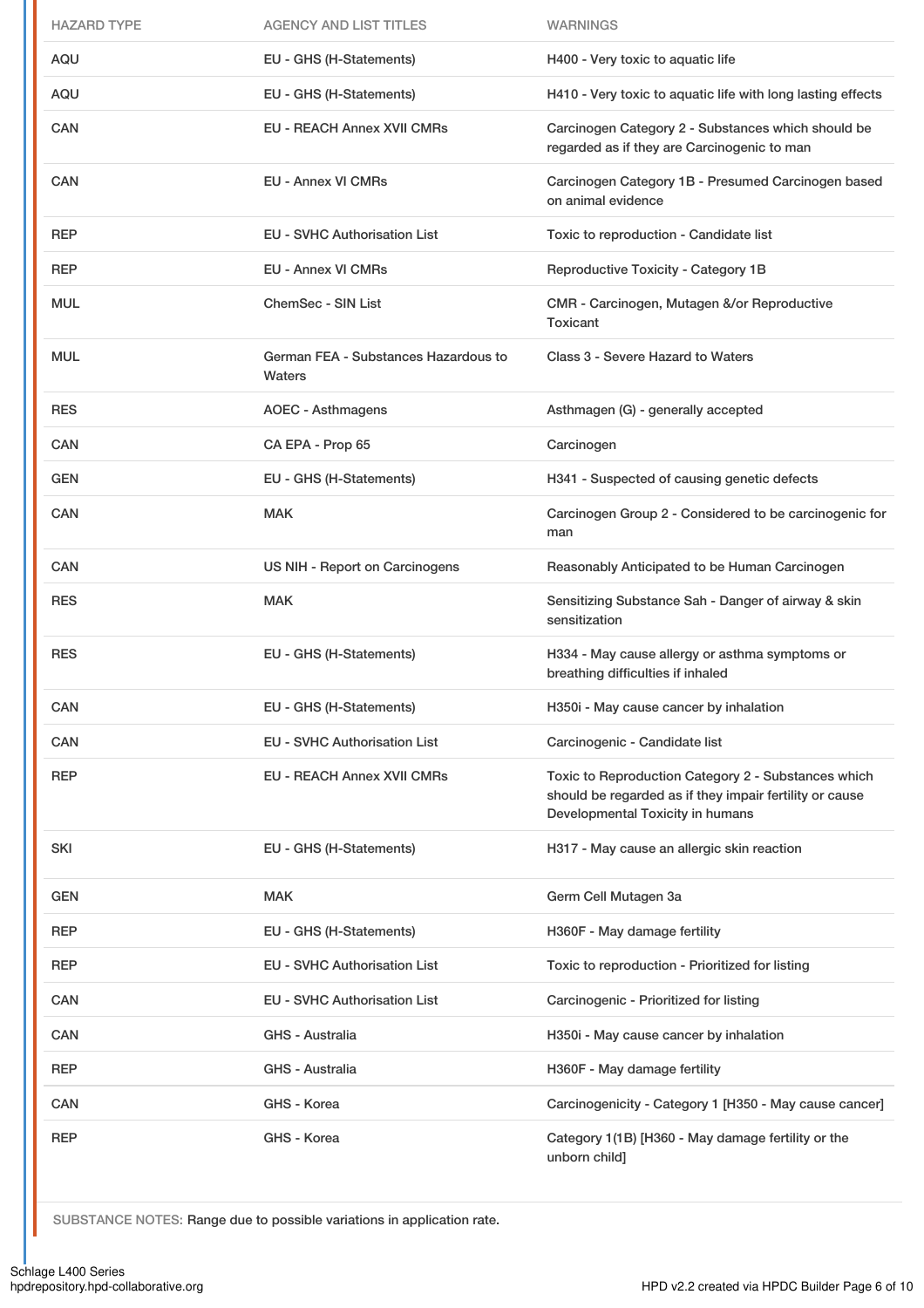|                                               |                                                                                                                                                                                                                                                                                  |                  |                                       | ID: 16065-83-1                                          |
|-----------------------------------------------|----------------------------------------------------------------------------------------------------------------------------------------------------------------------------------------------------------------------------------------------------------------------------------|------------------|---------------------------------------|---------------------------------------------------------|
|                                               | HAZARD SCREENING METHOD: Pharos Chemical and Materials Library HAZARD SCREENING DATE: 2021-06-04 18:02:15                                                                                                                                                                        |                  |                                       |                                                         |
| %: $0.0000 - 0.1000$                          | GS: LT-P1                                                                                                                                                                                                                                                                        | <b>RC: None</b>  | NANO: No                              | <b>SUBSTANCE ROLE: Coating</b>                          |
| <b>HAZARD TYPE</b>                            | <b>AGENCY AND LIST TITLES</b>                                                                                                                                                                                                                                                    | <b>WARNINGS</b>  |                                       |                                                         |
| <b>END</b>                                    | <b>TEDX - Potential Endocrine Disruptors</b>                                                                                                                                                                                                                                     |                  | <b>Potential Endocrine Disruptor</b>  |                                                         |
| <b>SKI</b>                                    | <b>MAK</b>                                                                                                                                                                                                                                                                       |                  |                                       | Sensitizing Substance Sh - Danger of skin sensitization |
|                                               | SUBSTANCE NOTES: Range due to possible variations in application rate.                                                                                                                                                                                                           |                  |                                       |                                                         |
|                                               |                                                                                                                                                                                                                                                                                  |                  |                                       |                                                         |
| <b>DISTILLATE FUEL OILS, LIGHT</b>            |                                                                                                                                                                                                                                                                                  |                  |                                       | ID: 64742-47-8                                          |
|                                               | HAZARD SCREENING METHOD: Pharos Chemical and Materials Library HAZARD SCREENING DATE: 2021-06-04 18:02:15                                                                                                                                                                        |                  |                                       |                                                         |
| $\%$ : 0.0000 - 0.0200                        | <b>GS: BM-2</b>                                                                                                                                                                                                                                                                  | RC: None         | NANO: No                              | <b>SUBSTANCE ROLE: Coating</b>                          |
| <b>HAZARD TYPE</b>                            | <b>AGENCY AND LIST TITLES</b>                                                                                                                                                                                                                                                    | <b>WARNINGS</b>  |                                       |                                                         |
| <b>CAN</b>                                    | <b>MAK</b>                                                                                                                                                                                                                                                                       |                  | but not sufficient for classification | Carcinogen Group 3B - Evidence of carcinogenic effects  |
| <b>MAM</b>                                    | EU - GHS (H-Statements)                                                                                                                                                                                                                                                          |                  |                                       | H304 - May be fatal if swallowed and enters airways     |
| <b>TIN</b>                                    | HAZARD SCREENING METHOD: Pharos Chemical and Materials Library HAZARD SCREENING DATE: 2021-06-04 18:02:15                                                                                                                                                                        |                  |                                       | ID: 7440-31-5                                           |
| $\%$ : 0.0000 - 0.0100                        |                                                                                                                                                                                                                                                                                  |                  |                                       |                                                         |
|                                               | <b>GS: LT-UNK</b>                                                                                                                                                                                                                                                                | RC: UNK NANO: No |                                       | SUBSTANCE ROLE: Alloy element                           |
| <b>HAZARD TYPE</b>                            | <b>AGENCY AND LIST TITLES</b>                                                                                                                                                                                                                                                    | <b>WARNINGS</b>  |                                       |                                                         |
| None found                                    |                                                                                                                                                                                                                                                                                  |                  |                                       | No warnings found on HPD Priority Hazard Lists          |
| customer.                                     | SUBSTANCE NOTES: This substance is part of the steel alloy matrix. Range due to possible variations in alloy. Due to the commodity<br>nature of steel, the status of recycled content is unknown. Range due to possible variations in alloy and different functions available to |                  |                                       |                                                         |
|                                               |                                                                                                                                                                                                                                                                                  |                  |                                       | ID: 11118-57-3                                          |
|                                               | HAZARD SCREENING METHOD: Pharos Chemical and Materials Library HAZARD SCREENING DATE: 2021-06-04 18:02:16                                                                                                                                                                        |                  |                                       |                                                         |
| <b>CHROMIUM OXIDE</b><br>%: $0.0000 - 0.0500$ | GS: LT-P1                                                                                                                                                                                                                                                                        | <b>RC: UNK</b>   | NANO: No                              | SUBSTANCE ROLE: Alloy element                           |
| <b>HAZARD TYPE</b>                            | <b>AGENCY AND LIST TITLES</b>                                                                                                                                                                                                                                                    | <b>WARNINGS</b>  |                                       |                                                         |
| SKI                                           | <b>MAK</b>                                                                                                                                                                                                                                                                       |                  |                                       | Sensitizing Substance Sh - Danger of skin sensitization |
| CAN                                           | GHS - Korea                                                                                                                                                                                                                                                                      |                  |                                       | Carcinogenicity - Category 1 [H350 - May cause cancer]  |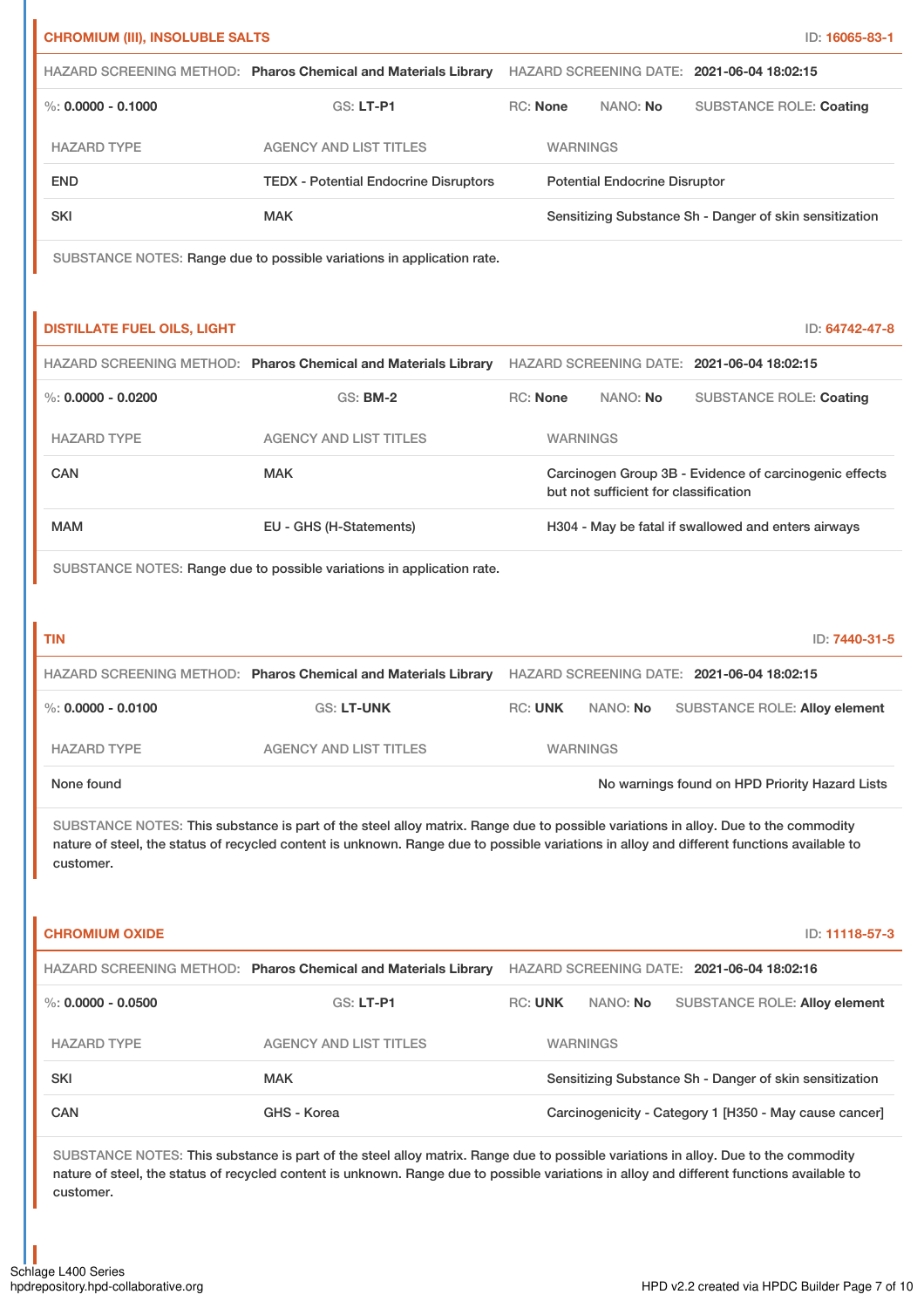|                      | HAZARD SCREENING METHOD: Pharos Chemical and Materials Library | HAZARD SCREENING DATE: 2021-06-04 18:02:16 |                                                       |                 |                                      |  |
|----------------------|----------------------------------------------------------------|--------------------------------------------|-------------------------------------------------------|-----------------|--------------------------------------|--|
| %: $0.0000 - 0.1000$ | <b>GS: BM-1</b>                                                | <b>RC: UNK</b>                             |                                                       | NANO: <b>No</b> | <b>SUBSTANCE ROLE: Alloy element</b> |  |
| <b>HAZARD TYPE</b>   | <b>AGENCY AND LIST TITLES</b>                                  |                                            | <b>WARNINGS</b>                                       |                 |                                      |  |
| <b>END</b>           | <b>TEDX</b> - Potential Endocrine Disruptors                   | <b>Potential Endocrine Disruptor</b>       |                                                       |                 |                                      |  |
| <b>RES</b>           | AOEC - Asthmagens                                              |                                            | Asthmagen (Rs) - sensitizer-induced                   |                 |                                      |  |
| <b>PHY</b>           | EU - GHS (H-Statements)                                        |                                            | H261 - In contact with water releases flammable gases |                 |                                      |  |
| <b>PHY</b>           | EU - GHS (H-Statements)                                        | H <sub>228</sub> - Flammable solid         |                                                       |                 |                                      |  |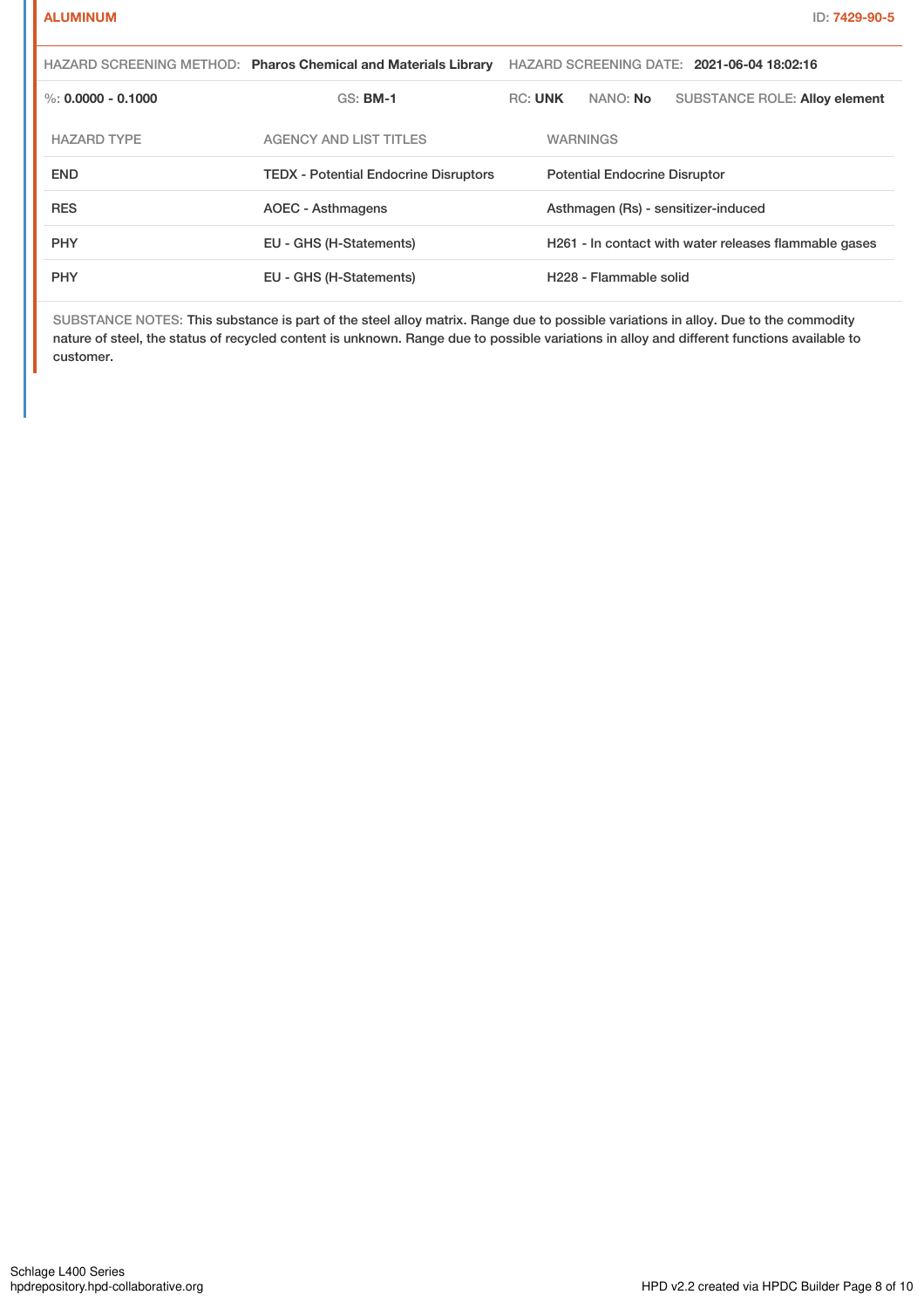This section lists applicable certification and standards compliance information for VOC emissions and VOC content. Other types of health or *environmental performance testing or certifications completed for the product may be provided.*

| <b>VOC EMISSIONS</b>                           | CDPH Standard Method V1.2 (Section 01350/CHPS) - Not Applicable |  |                       |  |  |
|------------------------------------------------|-----------------------------------------------------------------|--|-----------------------|--|--|
| CERTIFYING PARTY: Self-declared                | ISSUE DATE: 2021-06- EXPIRY DATE:                               |  | CERTIFIER OR LAB: N/A |  |  |
| APPLICABLE FACILITIES: N/A<br>CERTIFICATE URL: | 04                                                              |  |                       |  |  |

CERTIFICATION AND COMPLIANCE NOTES:

# **Section 4: Accessories**

This section lists related products or materials that the manufacturer requires or recommends for installation (such as adhesives or fasteners), maintenance, cleaning, or operations. For information relating to the contents of these related products, refer to their applicable Health Product *Declarations, if available.*

No accessories are required for this product.

## **Section 5: General Notes**

This HPD covers the following products: L460, L462, L463, L464, L480. These variations are due to minor differences in parts, and/or configurations of those parts, which result is slightly different deadbolt functions. These minor differences were evaluated for this HPD.